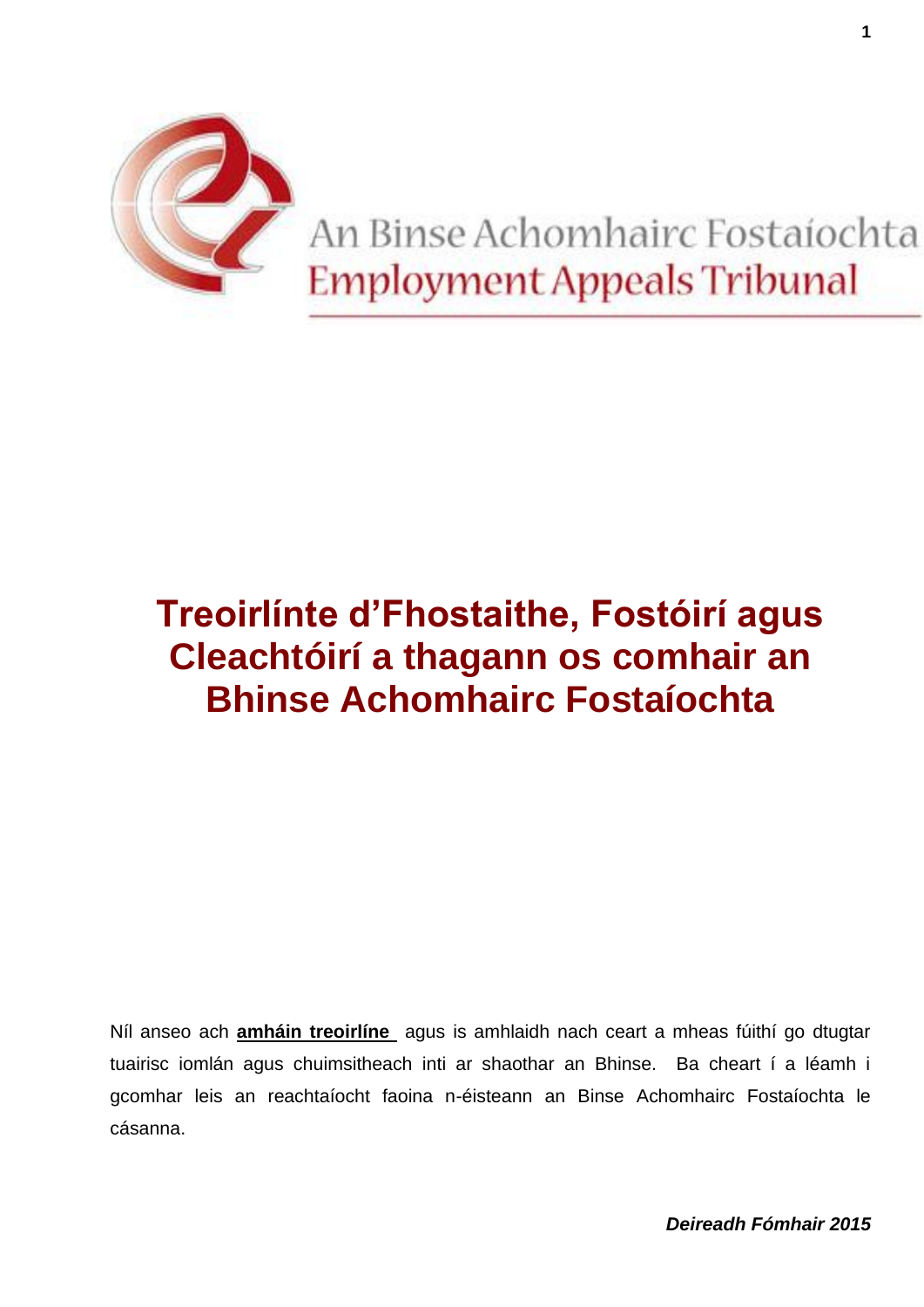# **CLÁR ÁBHAR**

| <b>Caibidil 1</b> |                                                   |                |  |  |
|-------------------|---------------------------------------------------|----------------|--|--|
| 1.1               | Réamhrá                                           | 3              |  |  |
| 1.2               | Athruithe ó 1 Deireadh Fómhair 2015 i leith       | 3              |  |  |
|                   |                                                   |                |  |  |
| <b>Caibidil 2</b> |                                                   |                |  |  |
| 2.1               | Dáta Éisteachta                                   | $\overline{4}$ |  |  |
| 2.2               | Ullmhú an Cháis                                   | 4              |  |  |
| 2.3               | Lá Éisteachta                                     | 5              |  |  |
| 2.4               | Cinntiúchán                                       | $\overline{7}$ |  |  |
|                   |                                                   |                |  |  |
| <b>Caibidil 3</b> |                                                   |                |  |  |
| 3.1               | larratais don Bhinse                              | 9              |  |  |
| 3.2               | Cás a Tharraingt Siar                             | 10             |  |  |
| 3.3               | Costas agus Ionadaíocht                           | 10             |  |  |
| 3.4               | Saoráidí Speisialta                               | 11             |  |  |
| 3.5               | Ateangairí                                        | 11             |  |  |
| 3.6               | Fís-Chomhdháil/Skype                              | 11             |  |  |
| 3.7               | <b>Fianaise CCTV</b>                              | 11             |  |  |
| 3.8               | Luathscríbhneoir                                  | 12             |  |  |
|                   |                                                   |                |  |  |
| <b>Caibidil 4</b> |                                                   |                |  |  |
| 4.1               | Cosaint Sonraí                                    | 13             |  |  |
| 4.2               | An tSaoráil Faisnéise                             | 13             |  |  |
| 4.3               | Cartlannú Comhad                                  | 13             |  |  |
| 4.4               | Eolas Ginearálta um Chearta Fostaíochta           | 14             |  |  |
|                   |                                                   |                |  |  |
| Aguisíní -        |                                                   |                |  |  |
| A                 | Reachtaíocht Forfheidhmiúcháin agus Teorainneacha | 15             |  |  |
|                   | Ama                                               |                |  |  |
| B                 | Gluais Téarmaí                                    | 16             |  |  |
| $\mathsf C$       | Comhlachtaí Comhairleacha agus Faisnéise          | 17             |  |  |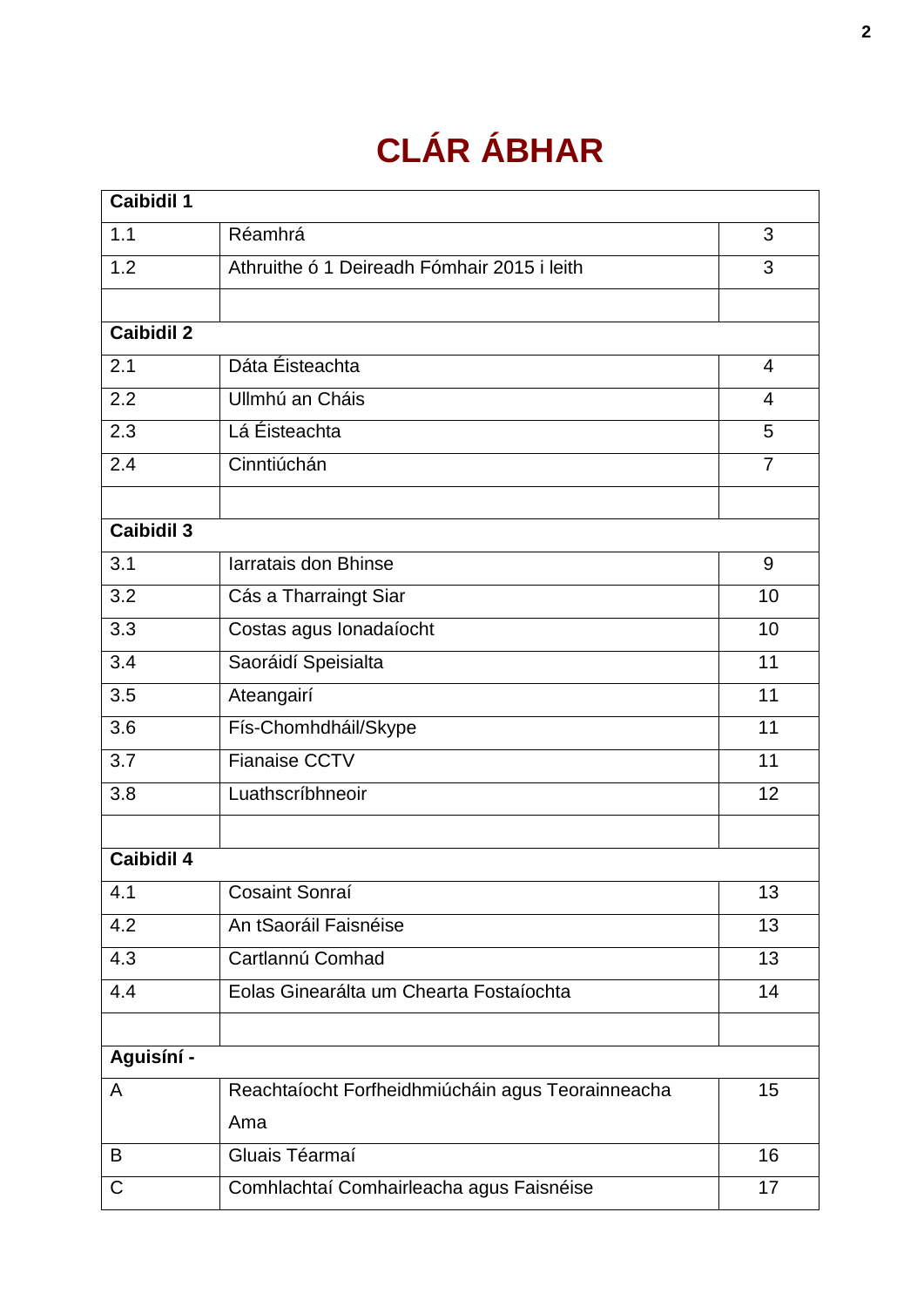# **1.1 Réamhrá**

Bunaíodh an Binse Achomhairc Fostaíochta (ar a dtabharfar an Binse dá éis seo) chun bealach réasúnta neamhchostasach agus neamhfhoirmiúil a chur ar fáil le breithiúnas a dhéanamh i gcás díospóidí maidir le cearta fostaíochta faoi mhíreanna ilíocha reachtaíochta a thagann faoi raon feidhme shaothar an Bhinse. Ba cheart do gach páirtí agus ionadaí meabhrú ar na cuspóirí sin nuair a bhítear ag ullmhú agus ag cur i láthair cásanna os comhair an Bhinse, agus ba chóir dóibh féachaint go sonrach chun ró-úsáid an bhéarlagair chúirte agus na nósanna imeachta a sheachaint. Caithfear meabhrú ámh go bpléann an Binse le cearta fostaíochta a thugtar d'fhostaithe/oibrithe leis an reachtaíocht agus, is amhlaidh dá réir a chaiteann an Binse rialacha fianaise áirithe a leanúint ar solúbtha é ná na cúirteanna níos uachtaraí. Is go poiblí a reáchtáiltear éisteachtaí os comhair an Bhinse. Féadann an Binse cás a éisteacht go príobháideach in imthosca eisceachtúla, ar iarratas a fháil ó pháirtí éigin. Ní phléann an Binse ach amháin le cearta fostaíochta.

# **1.2 Athrú i nósanna imeachta an Bhinse ó 1 Deireadh Fómhair 2015 i leith**

Ní ghlacann an Binse le héilimh nó achomhairc dhíreacha ó Mholtaí/cinntí na gCoimisinéirí um Chearta a thuilleadh tar éis bhunú an Choimsiúin um Chaidreamh Oibreachais an 1 Deireadh Fómhair 2015. Glacann an Binse le foirmeacha Forfheidhmiúcháín (T1D) go fóill a bhfuil fáil orthu ar láithreán gréasáin um Chaidreamh Oibreachais [www.workplacerelations.ie.](http://www.workplacerelations.ie/) Caithfear an fhoirm sin a chomhlánú chun forghníomhú/forfheidhmiú molta nó cinnidh de chuid na gCoimisinéirí um Chearta

Is é sainchúram reatha an Bhinse chun plé le gach éileamh (idir chinn díreacha, achomhairc agus forfheidhmithe) ar láimh agus arna thaisceadh roimh 1 Deireadh Fómhair 2015 agus le forfheidhmithe arna dtaisceadh tar éis 1 Deireadh Fómhair 2015. Eisítear aitheantas don éilitheoirí tar éis T1D a fháil. Seolann rúnaíocht an Bhinse cóip den fhorfheidhmiú chuig an bpáirtí eile (freagróir). Seolfar é sin le foirm ar a dtugtar fógra láithris (Foirm T2D). Tugtar 14 lá don fhreagróir chun freagairt don éileamh agus chun an fhoirm T2D a chomhlánú; agus is amhlaidh tar éis fháil na foirme T2D a sheolfar cóip don éilitheoir, agus dá n-ionadaí más infheidhme í. Aithnítear agus cóipeáiltear idir na páirtithe gach comhfhreagras ó agus chuig an dá pháirtí.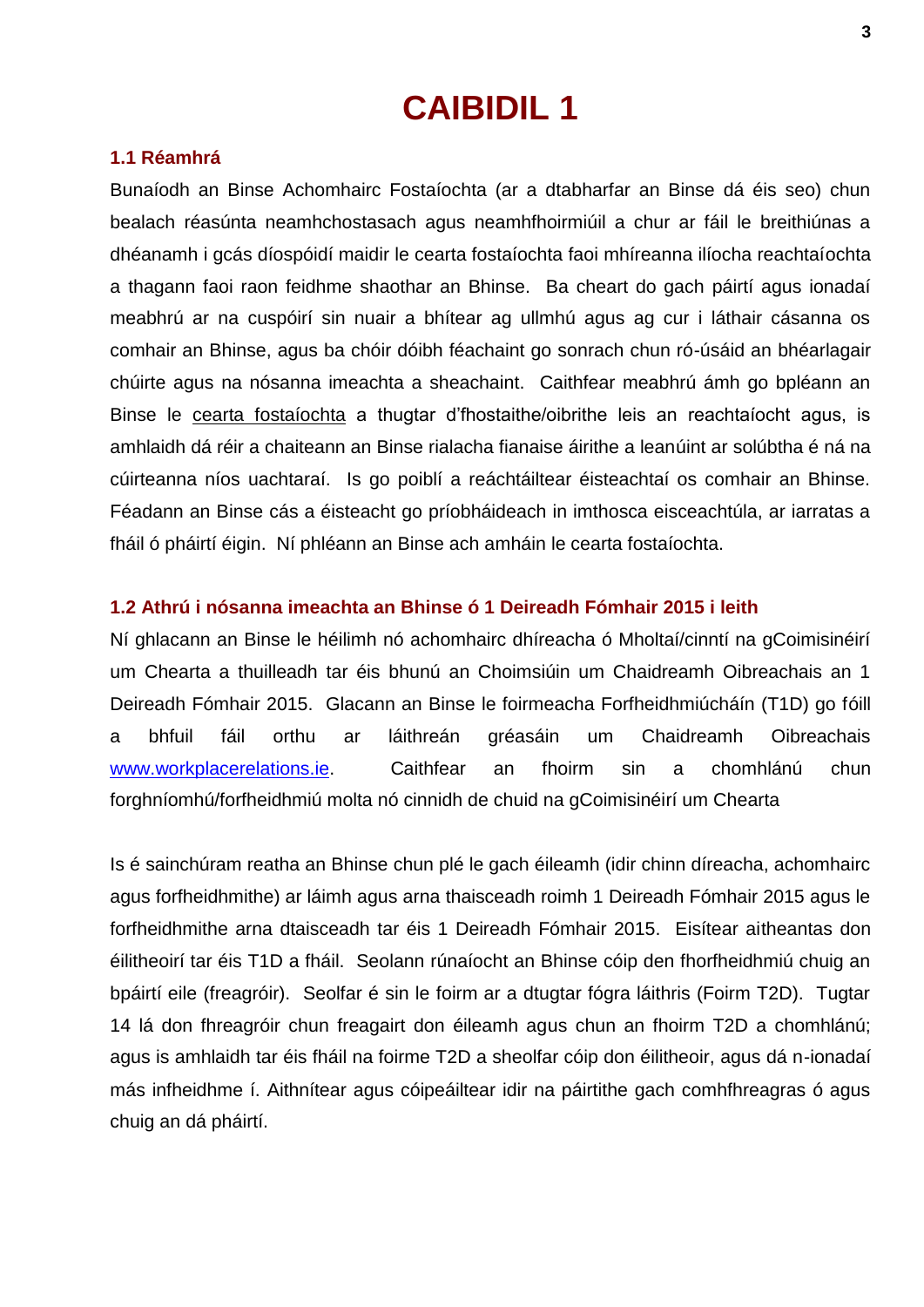Leagtar amach sa mhéid seo a leanas an nós imeachta ginearálta a bhaineann le gach éileamh a thaisctear leis an mBinse. Ba chóir go dtabharfaí faoi deara gur ríthábhachtach é go gceadaítear ainm dlíthiúil ceart iomlán agus seoladh gnó cláraithe an fhostóra agus go niontráiltear sna foirmeacha thuas iad. Sa chás go nochtar teideal dlíthiúil mícheart ar mholadh na gCoimisinéirí um Chearta, is amhlaidh a chaithfear ordú ceartaitheach a lorg ó na Coimisinéirí um Chearta.

# **2.1 Dáta Éisteachta**

Socraíonn rúnaíocht an Bhinse dáta i gcomhair éisteachta agus cuireann sé sin in iúl trí phostas cláraithe do na páirtithe lena mbaineann. Reáchtáiltear na héisteachtaí i mBaile Átha Cliath ag 65A Bóthar Adelaide, Baile Átha Cliath 2 agus in ionaid éagsúla ar fud na tíre. Reáchtáiltear na héisteachtaí go poiblí mura gcinneann an Binse, ach iarratas a fháil ó cheachtar den dá pháirtí, chun an fhianaise a éisteacht go príobháideach. Ní cheadaítear d'éisteacht phríobháideach ach amháin in imthosca speisialta agus caithfear iarratas ar éisteacht *'in camera'* a dhéanamh ag tús éisteachta éigin.

Ar fháil fógra éisteachta is féidir iarratais a dhéanamh chuig, *inter alia*, chun an cás a chur siar, nó chun toghairm finné a lorg. I gcás toghairme finné, is faoin bpáirtí atá ag lorg na toghairme a luífidh aon chostais ná caiteachais a thabhaíonn finné éigin, agus beidh ar an bpáirtí úd, gealltanas chun na críche sin a shíniú nuair a bhítear ag déanamh an iarratais. Caithfear gach iarratas a dhéanamh os comhair Rannóige suí den Bhinse. (Féach Caibidil 3.1)

Tá tréimhse feithimh ann chun is go n-éistfear le héilimh. Déan teagmháil le rúnaíocht an Bhinse ag 01-6313006 i gcomhair na tréimhse feithimh reatha.

# **2.2. Ullmhú an Cháis**

Fachtóir tábhachtach in ullmhú an cháis lena chur faoi bhráid an Bhinse is ea eagrú na bhfíricí in ord díreach agus aimsire, ionas go gcuirfear an cás faoi bhráid an Bhinse ar bhealach soiléir sothuigthe. Féadann páirtí finné/finnéithe a thabhairt leo chun a leagan de na fíricí a thabhairt don Bhinse chun cás a chruthú ag an éisteacht. Ba chóir go gcuirfí na finnéithe faoi agallamh roimh an éisteacht féin, ag an bpáirtí a ghlaonn orthu agus ba chóir, más féidir é, go dtaifeadfaí leagan scríofa de na himeachtaí i gceist chun cúnamh leis an éisteacht agus chun éisteacht ní ba mhoille a sheachaint. Ní bhíonn an chumacht ag an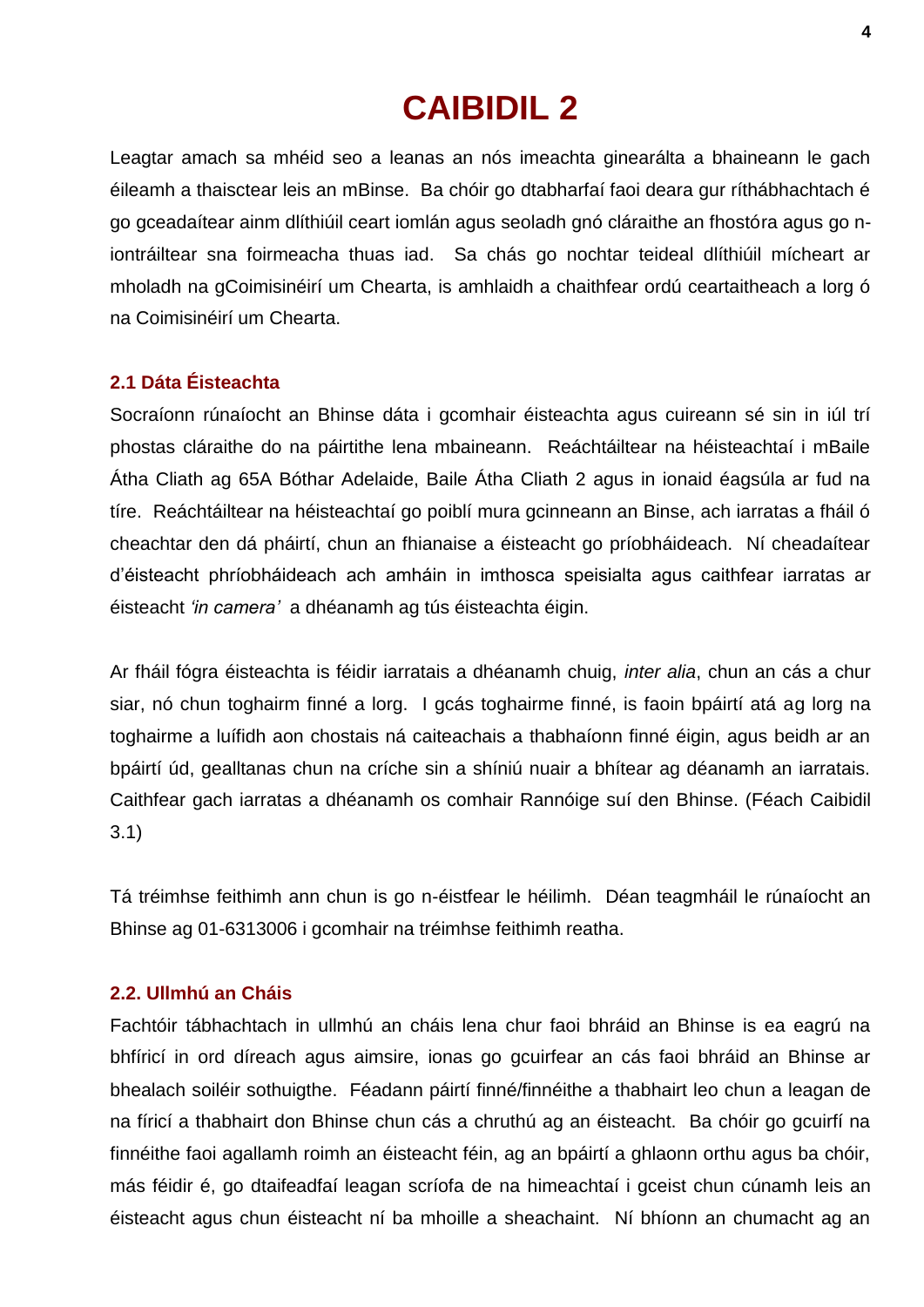mBinse chun follasú cáipéisí a ordú ná chun páirtí a ordú chun cáipéisí a tháirgeadh don fhrithpháirtí eile, ach féach 3.1 leis seo.

Ba cheart go dtabharfadh páirtí leo aon cháipéisí clóbhuailte a bhaineann leis an bhfostaíocht nó leis an dífhostú chun cás a chruthú; go háirithe cóip den chonradh fostaíochta agus de bheartais an fhostóra ar ábhartha don dífhostú. Ba chóir go gcuirfí cúig chóip de na cáipéisí le húsáid ag an éisteacht ar fáil ag an éisteacht; ba cheart go mbeidís seo ceangailte agus a leathanaigh uimhrithe.

# **2.3 Lá Éisteachta**

Ba cheart go dtiocfaidh na páirtithe in am tráthúil don éisteacht agus a mbealach a dhéanamh chuig deisc fáilte an EAT, más i mBaile Átha Cliath nó san ionad ábhartha é. Cuirfidh an rúnaí leis an Rannóg iad féin in aithne do na páirtithe.

# *Leagan amach an tseomra don éisteacht*

Éistfidh Rannóg le triúr comhaltaí den Bhinse leis an gcás. Bainfidh cathaoirleach, comhalta amháin arna ainmniú ag grúpa fostóirí agus comhalta amháin arna ainmniú ag Comhdháil na gCeardchumann leis an rannóg. Tá na hainmnithe/comhaltaí seo ann chun a gcuid eolais agus saineolais a sholáthar leis an bhfianaise a bhaint agus chun cúnamh leis an bhfeidhm chinnteoireachta. Bíonn an Rannóg ina suí ag barr an tseomra. Bíonn an rúnaí leis an Rannóg ina suí in aice leis an Rannóg. Bíonn na páirtithe leis an éileamh ina suí ar gach aon taobh den seomra, agus bord an fhinné suite i lár an tseomra. Is iondúil go mbíonn daoine ón bpobal, lena n-áirítear lucht féachana, ar nós mac léinn, a fhreastalaíonn ar éisteacht éigin ina suí ag cúl an tseomra.

# *Cur i Láthair an Cháis*

Tugann an Binse treoir do na páirtithe i leith na nósanna imeachta a nglacfar leo sa chás. Déantar an éisteacht a stiúradh ar nós aon chruinniú eile, agus caitheann rialacha bheith ann chun bainistiú cuí na héisteachta a chinntiú. Cuirtear na rialacha fianaise chun feidhme agus fianaise na bpáirtithe á tabhairt. Ba cheart go gcuimhneodh na páirtithe go gcaitheann siad gach fíoras a chur in iúl don Bhinse in ord aimsire le cur ar a chumas chun glacadh le cinneadh cothrom ina gcás-san.

Má theastaíonn ó pháirtí éigin leas a bhaint as cáipéisí agus a gcás á chur i láthair, ba cheart go n-idirmhalartófaí iad sin leis na páirtithe, agus ba chóir go n-aontóidís orthu, de mar ab fhéidir, roimh thús na héisteachta. Má bhíonn easaontas idir na páirtithe i leith aon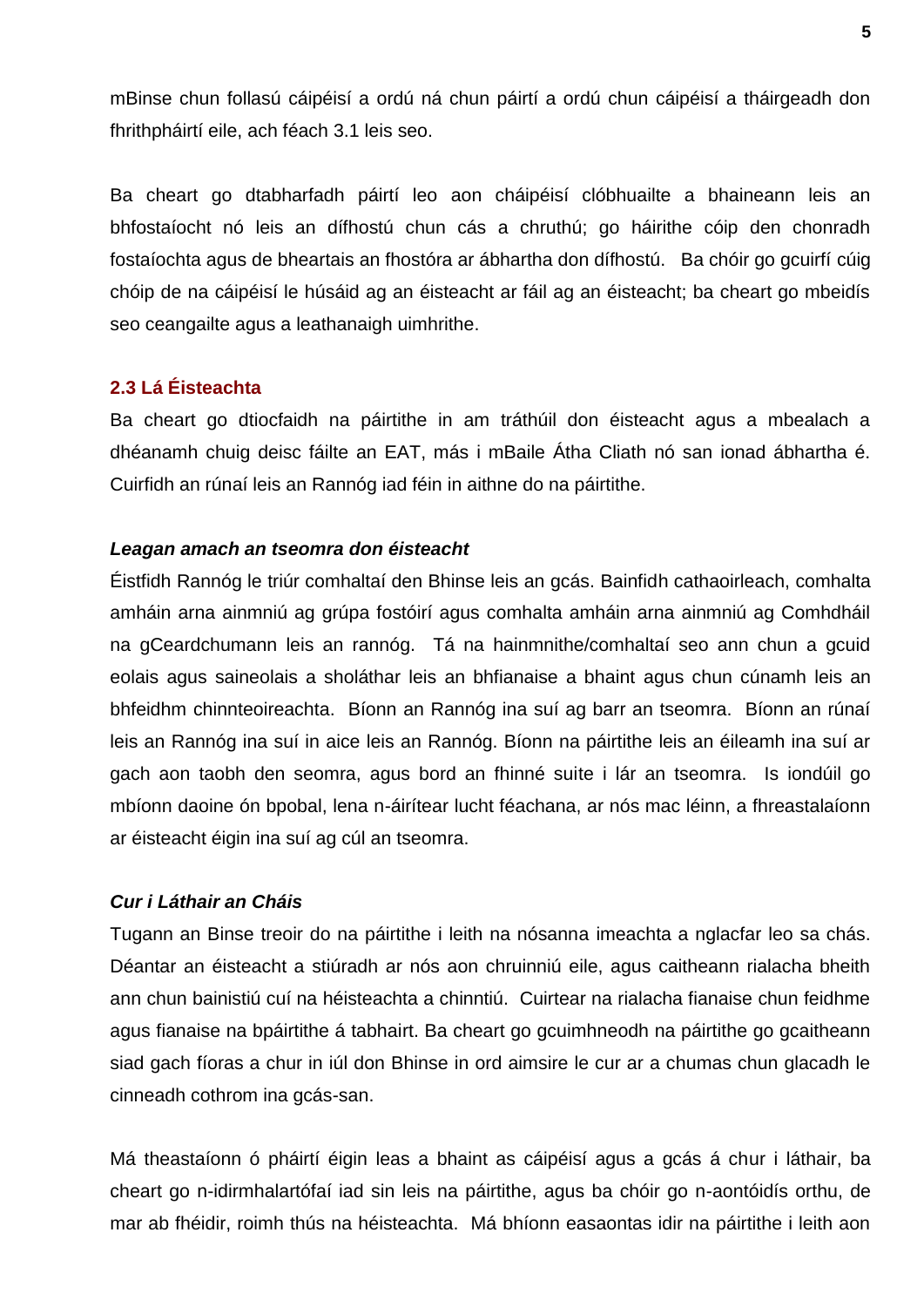cháipéise, is amhlaidh a tharchuirfear an t-ábhar faoi bhráid na Rannóige ag an éisteacht le teacht ar chinneadh ina leith. Is mar seo a leanas forbhreathnú ginearálta ar na nósanna imeachta;

Bíonn gach aon pháirtí leis an éisteacht i dteideal ráiteas oscailte a aitheasc chun a gcás a achoimriú;

- Tugann finné fianaise ansin (fianaise dhíreach) don Bhinse. Is faoi mhionn go hiondúil a thugtar fianaise sna cásanna i leith Dífhostaithe Éagóraigh
- Caitheann an fhianaise a thugtar bheith ábhartha do na cúrsaí faoi dhíospóid idir na páirtithe
- Déanann an taobh eile ceistiú ar an bhfinné, nuair a thagann deireadh le tabhairt a gcuid fianaise, i leith na fianaise a tugadh agus freisin i leith saincheisteanna eile a mheastar a bheith ábhartha do na himeachtaí (croscheistiú).
- Má thagann ábhar nua aníos sa chroscheistiú ar fhinné, is amhlaidh ansin a fhéadfar ceisteanna a fhiafraí den fhinné ag éirí as an ábhar úd, ag a (h)ionadaí (athcheistiú)
- Is féidir le comhaltaí an Bhinse ceisteanna a chur ar an bhfinné ansin chun is go soiléireofaí an fhianaise nó chun fíricí a bhunú, a measann siad futhú gur ábhartha iad.
- Ceistítear gach finné ansin ar an mbealach céanna
- Ar chríochnú na fianaise béil is amhlaidh a fhiafraíonn an Binse de na páirtithe a ndearcadh i leith na leigheasanna éagsúla. Níor cheart go mbainfeadh páirtí éigin tátal as sin gur glacadh le cinneadh i leith an cháis.
- Féadann na páirtithe ráiteas dúnta a thabhairt más mian leo ansin, agus / nó aighneachtaí dlíthiúla a thaisceadh i leith an cháis don Bhinse. Iarrfaidh an Binse ó thráth go chéile chun aighneachtaí scríofa a fháil.

# *Leigheasanna*

Is amhlaidh a dheonóidh an Binse ceann amháin as trí leigheas nuair a chinneann sé gur dífhostaíodh éilitheoir go héagórach;

 **Aischur** trína gcuirtear an t-éilitheoir ar ais sa phost ina raibh siad díreach roimh an dífhostú, lena gcaomhnaítear na teidlíochtaí reachtúla agus fostaíochta go léir atá acu, agus faoina dteastaíonn go n-íoctar tuarastal/pá leis an duine ó dháta an dífhostaithe i leith.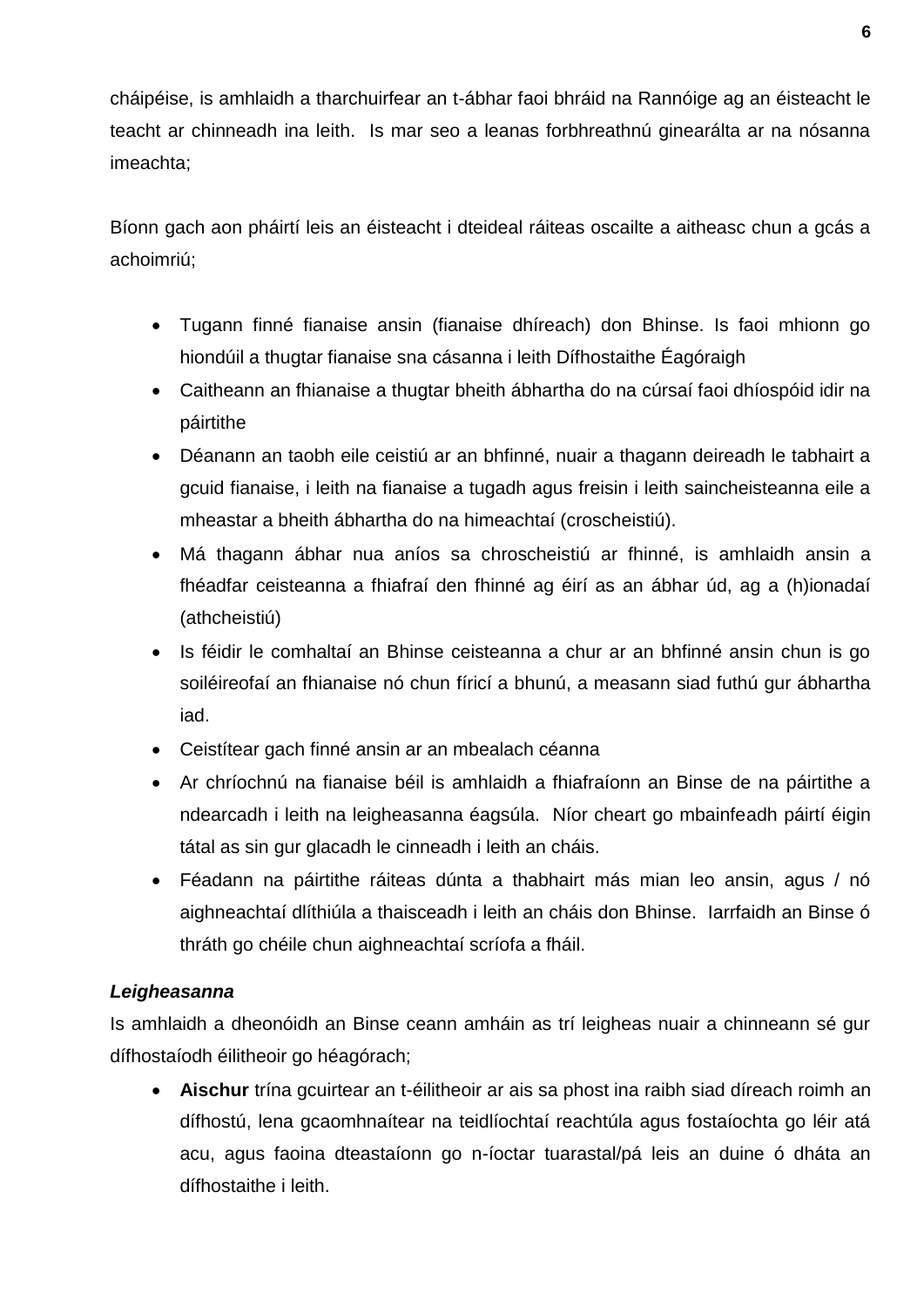- **Ath-rannpháirtíocht** trína gcuirtear an t-éilitheoir ar ais sa phost céanna, nó i bpost éagsúil, leis na téarmaí agus na coinníollacha a mheasann an Binse bheith cuí, agus ó dháta arna chinneadh ag an mBinse.
- **Cúiteamh** a fhéadtar a dheonú mar leigheas mar a meastar an dá leigheas eile bheith míoiriúnach. Bíonn an cúiteamh teoranta don chaillteanas airgeadais iarbhír is inchurtha i leith an dífhostaithe. Is é olltuarastal dhá bhliain an cúiteamh uasta is incheadaithe, agus áireofar leis sin caillteanas go nuige seo agus amach anseo. Ní fhéadtar tuarastal amháin a áireamh leis an oll-luach saothair, ach freisin an costas don fhostóir a bhaineann le tairbhí eile a sholáthraítear don fhostaí. Bíonn dualgas ar an bhfostaí dífhostaithe chun fostaíocht mhalartach a lorg tar éis an dífhostaithe, agus tabharfar mainneachtain chuige sin san áireamh nuair a bhítear ag measúnú an chúitimh.

Lorgófar tuairimí na bpáirtithe sula nglacann an Binse cinneadh i leith an leighis iomchuí. Bíonn rogha ag an mBinse ámh chun an leigheas a mheasann sé bheith mar an ceann is iomchuí i ngach aon chúinse a dheonú.

# **2.4 Cinntiúchán**

Glacfadh an Binse cinntiúchán tar éis na héisteachta, a thaifeadtar i gcáipéis arna síniú ag Cathaoirleach an Rannáin agus arna séalú le séala an Bhinse. Is críochnaitheach agus conclúideach iad na cinntiúcháin scríofa, nach dtagann faoi réir ach an bealach achomhairc dhlíthiúil iomchuí chun na gCúirteanna níos Uachtaraí. Cé go mbíonn cumhachtaí teoranta ag an mBinse chun roinnt míchruinneas teicniúil a cheartú nó a leasú (féach mar shampla Alt 39 den Acht um Eagrú Ama Oibre 1997).

Mura dtugtar achomharc i gcoinne cinntiúcháin m.sh. dífhostú éagórach, laistigh de sé seachtaine ó dháta a fhála ag na páirtithe, is amhlaidh is féidir leis an bhfostaí glacadh le céimeanna chun é a fhorfheidhmiú. Is trí an gCúirt Chuarda a fhorfheidhmítear an cinntiúchán. Is in-fhorghníomhaithe go dlíthiúil iad gach cinntiúchán de chuid an Bhinse.

I dteannta le cóip den chinntiúchán, is amhlaidh a fhaigheann na páirtithe nótaí treoracha (ar fáil ar [www.workplacerelations.ie\)](http://www.workplacerelations.ie/), ina dtugtar forbhreathnú ar na nósanna imeachta achomhairc agus forfheidhmithe.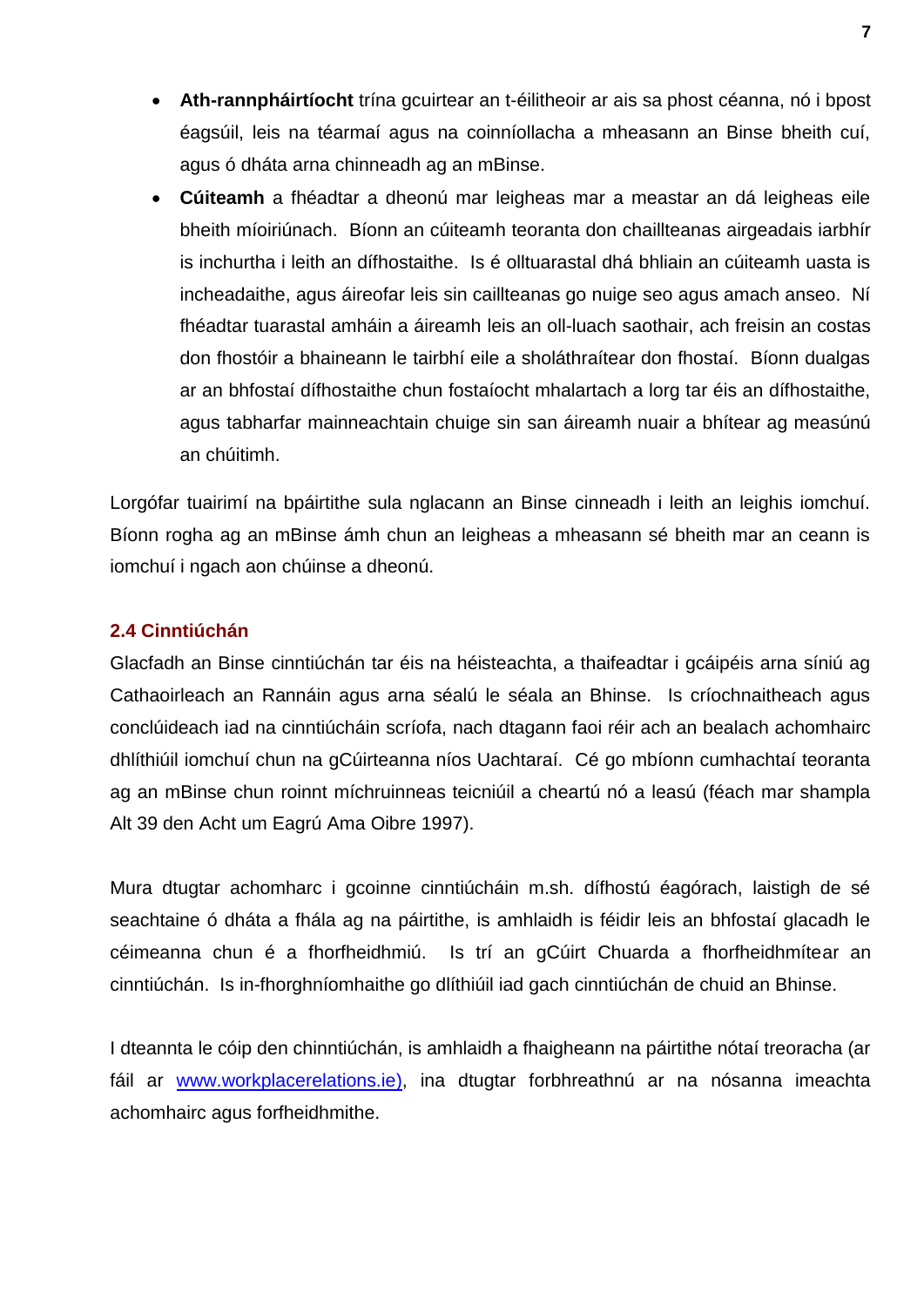# *Eisiúint Cinntiúchán*

Is féidir leis an achar ama a ghlactar chun cinntiúchán a eisiúint brath ar roinnt athróg lena n-áirítear, *inter alia*, castacht an cháis nó fáil aighneachtaí dlíthiúla scríofa ó na páirtithe. Is i bhfianaise sin a eisítear na cinntiúcháin chomh luath agus is féidir tar éis na héisteachta.

# *Clár na gCinntiúchán*

I gcomhréir le hIonstraimí Reachtúla Uimh. 24 de 1968, Rialacháin Iomarcaíochta (Binse Achomhairc Iomarcaíochta) agus Uimh. 268 de 1977 Rialacháin Dífhostuithe Éagóracha (Éilimh agus Achomhairc) 1997, is sa Chlár a fhaightear cóip de gach cinntiúchán. Bíonn an clár ar fáil le hamharc air ag aon duine i rith uaireanta oifige i dTeach Davitt. Is féidir cóip a fháil d'aon chinntiúchán ach iarratas a dhéanamh. Áirítear leis na cinntiúcháin sa Chlár mionsonraí páirtithe.

Bíonn na cinntiúcháin ón mbliain 2007 ar aghaidh ar fáil freisin ar www.workplacerelations.ie. Bíonn cinntiúcháin ar fáil ó mhí Aibreáin 2014 ar aghaidh ar an láithreán gréasáin seo le hainmneacha na bpáirtithe.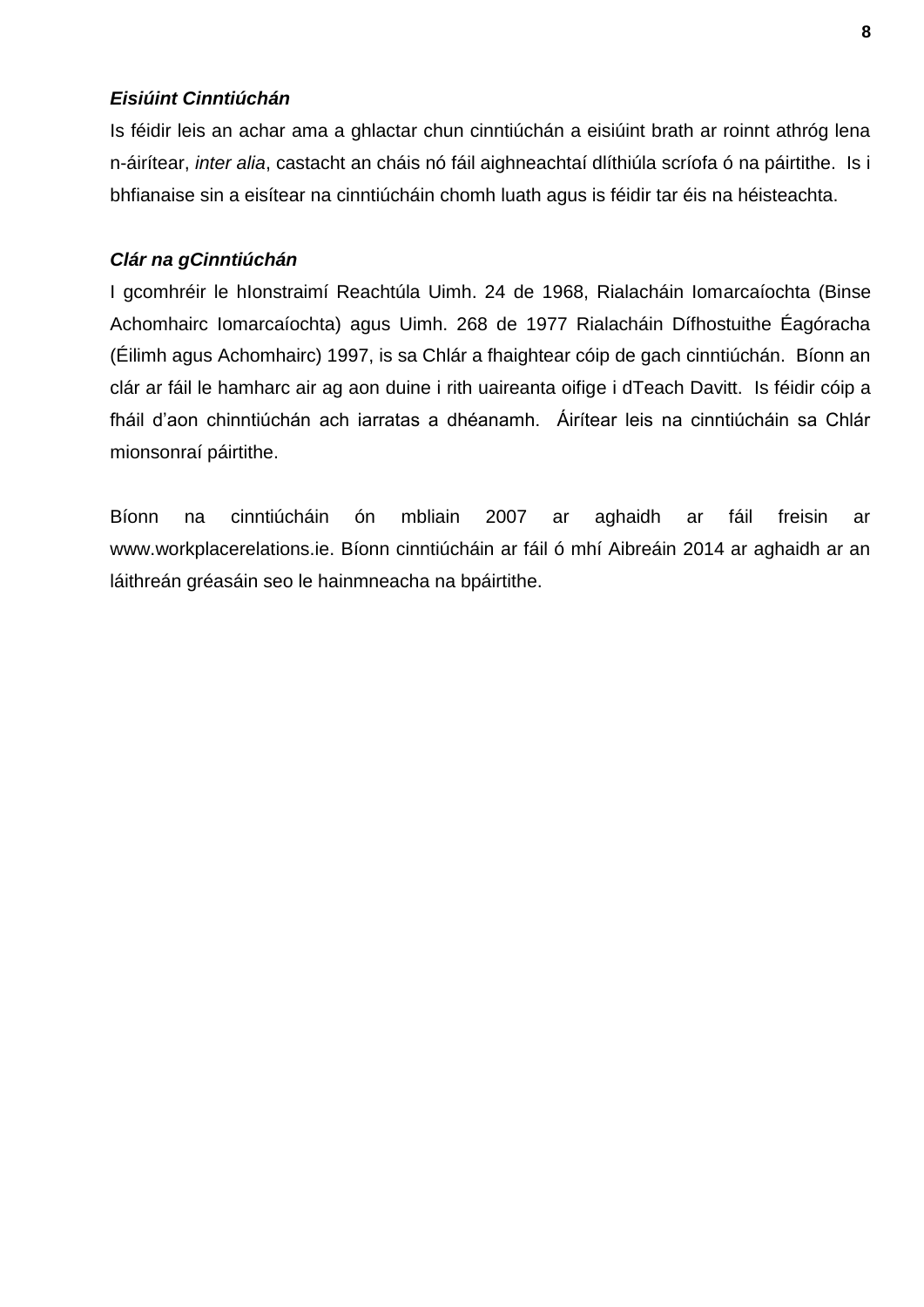# **3.1 Iarratais don Bhinse**

Caithfear na hiarratais a dhéanamh os comhair Rannóige suí den Bhinse. Glactar le hiarratais faoi dhó in aghaidh an lae i dTeach Davitt (roimh 10r.n. agus 2i.n. go laethúil) agus sna hionaid seachtainiúla ábhartha. Is ar aghaidh chuig an gcéad suí eile a rachaidh iarratais déanacha. Is féidir iarratais a dhéanamh do chur siar éisteachta, do thoghairm finné agus do thoghairm i leith táirgeadh cáipéisí, chun éisteacht a bhrostú, chun síneadh a chur leis an éisteacht i gcomhair tréimhse níos faide ná mar a ceadaíodh ar dtús (leath lae), chun éileamh a tharraingt siar le cead chun athiontrála sa chás gur thángthas ar shocraíocht idir na páirtithe agus chun síneadh a chur leis an achar d'athiontráil an éilimh, más gá.

## *Cur Siar*

Is de bhrí an chineáil ní atá sa chur siar a chuireann siad moilleanna leis an sceideal éisteachtaí agus nach ndeonaítear iad ach amháin ar fhoras tromchúiseach. Breithneoidh an Binse gach iarratas ar chur siar áfach. Breithneoidh sé i ndáiríre na hábhair seo a leanas nuair a thugtar ar chinneadh an cur siar a dheonú nó gan é a dheonú:

- An bhfuil foras fóinteach ann don chur siar?
- An ndearnadh an t-iarratas **laistigh de chúig lá oibre** ó fháil fhógra an dáta éisteachta nó ag an deis ba luaithe dá héis sin?
- An bhfuarthas toiliú scríofa an pháirt eile?

**Sa chás nach dtugann an páirtí eile toiliú, ná nach féidir é a fháil go furasta, teastaíonn ón mBinse dá ainneoin sin go ndéantar an t-iarratas ag an dáta is luaithe agus is féidir.** 

Ba cheart go mbeadh fianaise ag an bpáirtí a dhéanann iarratas don chur siar dá ndícheall chun toiliú scríofa an pháirtí eile a fháil, mura bhfuil an páirtí sin i láthair nuair a dhéantar an t-iarratas. Is amhlaidh nach slánófar cur siar do pháirtí éigin go huathoibríoch le déanamh an iarratais laistigh de chúig lá oibre tar éis fháil fhógra na héisteachta, agus le toiliú an pháirtí eile. Caitheann an páirtí atá ag déanamh iarratais don chur siar gealltanas a thabhairt chun cinneadh an Bhinse a chur in iúl do gach páirtí laistigh de lá oibre amháin.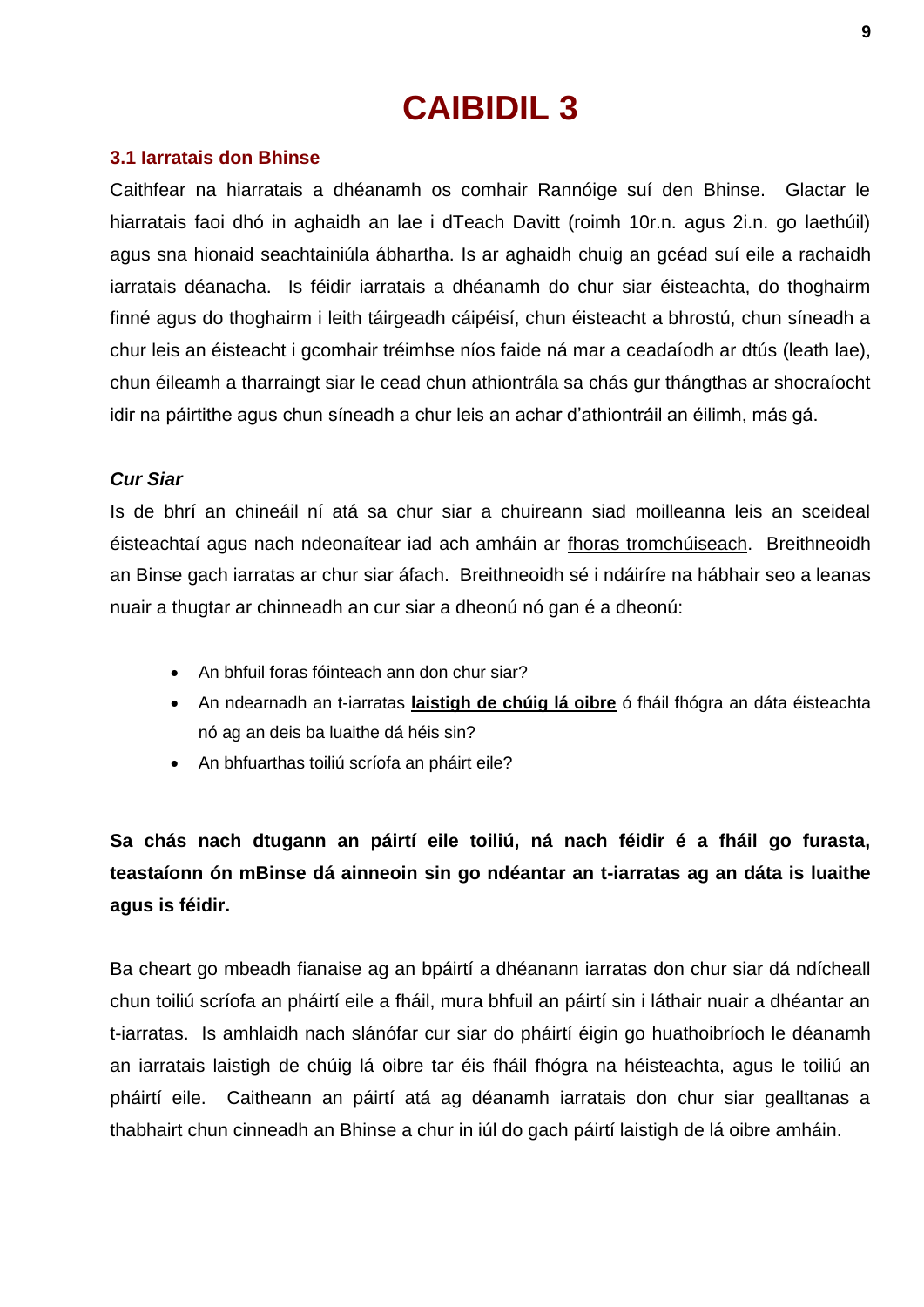# *Toghairm Finné*

Féadann an Binse fógra a eisiúint (toghairm finné) d'fhinné drogallacha chun freastal ar éisteacht éigin agus chun fianaise a thabhairt. Féadann sé fógra a eisiúint freisin chun cáipéisí áirithe a tháirgeadh

Caitheann an páirtí ar mian leis iallach a chur ar fhinné iarratas a dhéanamh do Rannóg suí den Bhinse. Ba chóir go n-aithneofaí in iarratas ar aon fhógra mar sin an finné, agus go mionsonrófaí ann cineál na gcáipéisí atá de dhíth. Is faoi rogha an Bhinse é eisiúint fógra éigin. Ba cheart go ndéanfaí an t-iarratas don fhógra sin chuig an mBinse chomh luath agus a fhógraítear dáta na héisteachta don pháirtí, ach ar chaoi ar bith **in am tráthúil chun is go dtugtar deis réasúnta don fhinné chun socruithe a dhéanamh chun freastal, agus de mar is gá, chun cáípéisí a thiomsú.** Is faoin bpáirtí atá ag lorg an fhógra a luífidh aon chostais ná caiteachais a thabhaíonn finné mar sin, agus beidh ar an bpáirtí úd, gealltanas chun na críche sin a shíniú nuair a bhítear ag déanamh an iarratais.

#### **3.2 Cás a Tharraingt Siar**

Ní féidir iarratas a tharraingt siar ach amháin ag an éilitheoir nó ag a n-ionadaí. Más mian leat cás a tharraingt siar is féidir leat é sin a dhéanamh trí chomhairle a thabhairt don rúnaíocht trí litir, facs nó ríomhphost agus trí leas a bhaint as na focail 'tarraingt siar' in inneachar an chomhfhreagrais. Ní féidir le freagróir cás a tharraingt siar ar son éilitheora. Sa chás go bhfuil páirtí ag lorg cás a tharraingt siar le cead chun athiontráil (i gcásanna mar a bhféadfadh an tsocraíocht cliseadh); ní foláir dóibh é sin a dhéanamh os comhair rannóige suí den Bhinse.

#### **3.3 Costas agus Ionadaíocht**

Is seirbhís shaor in aisce í chun éileamh a thabhairt chun an Bhinse. Is féidir le páirtí d'éisteacht éigin os comhair an Bhinse teacht agus éisteacht phearsanta a fháil, nó is féidir leo ionadaíocht a fháil ó oifigeach ceardchumainn, ionadaí ó eagras fostóirí nó, ó aturnae, ó abhcóide nó, le cead an Bhinse, ó dhuine ar bith eile. Má roghnaíonn páirtí go mbeidh ionadaíocht acu, is iadsan a bheidh freagrach as gach costas a bhaineann leis an ionadaíocht úd. Ní theastaíonn ón reachtaíocht go mbíonn ionadaíocht ag éisteacht éigin ag páirtí.

Ní féidir leis an mBinse costais a dhámhachtain i gcoinne aon pháirtí, murab í an tuairim atá aige gur fheidhmigh siad go suaibhreosach nó go cráiteach. Bíonn na costais sin teoranta do mhéid shonraithe i ndáil le caiteachais taistil agus d'aon chostais ná caiteachais eile a thabhaigh an páirtí eile go réasúnta i dtaca leis an éisteachta, ach ní áireofar leo aon suim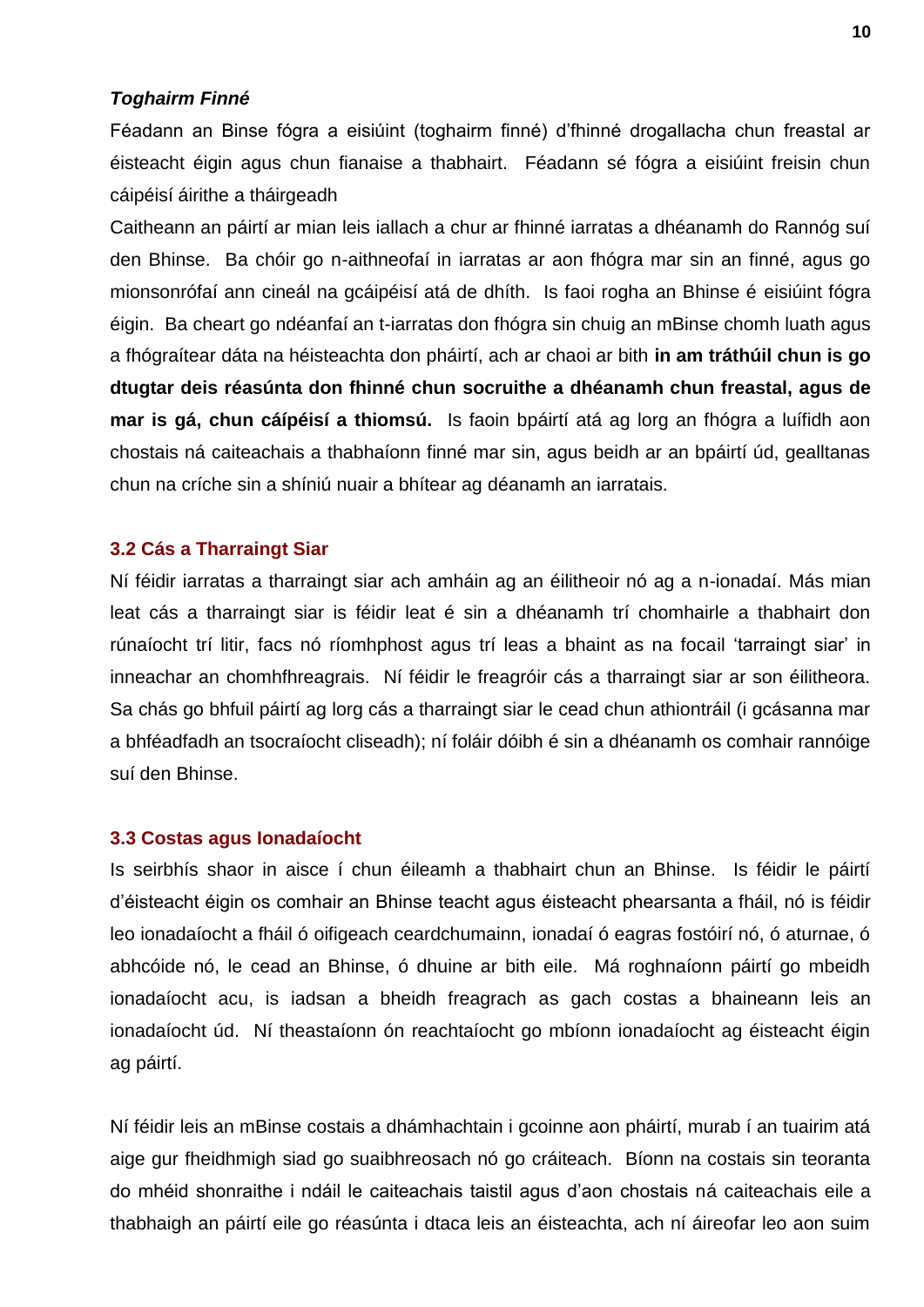d'fhreastal abhcóide ná aturnaetha, oifigeach ceardchumainn, ná ionadaithe ó eagras fostóirí.

#### **3.4 Saoráidí Speisialta**

Is inrochtana ina n-iomláine iad oifigí an Bhinse ag Teach Davitt i mBaile Átha Cliath agus tá ceann amháin de na seomraí feistithe le closchóras lúb. Glacfaidh an Binse, ach iarratas a fháil, gach céim is praiticiúil chun saoráidí speisialta a sholáthar do dhuine le míchumais agus/nó le héilimh speisialta eile. Iarrtar ar na páirtithe fógra a thabhairt don Bhinse i bhfad roimh an éisteacht má theastaíonn saoráidí speisialta.

#### **3.5 Ateangairí**

Má bhraitheann tú go mbeidh ateangaire ríbhunúsach d'éisteacht an éilimh, is féidir leat iarratas a dhéanamh do rúnaíocht an Bhinse trí litir nó trí ríomhphost [\(EAT@djei.ie\)](mailto:EAT@djei.ie) i gcomhair ateangaire, ag táscadh na teanga a bheidh de dhíth. Bheifí buíoch díot dá bhféadfá an t-iarratas a dhéanamh dhá sheachtain ar a laghad roimh dháta na héisteachta.

### **3.6 Fís-Chomhdháil/Skype**

Ní thugtar cead go huathoibríoch d'úsáid Skype/Fís-Chomhdhála ag éisteachtaí an Bhinse. Caithfear iarratas foirmiúil a dhéanamh d'úsáid saoráide mar í agus caithfear toiliú a fháil ón taobh eile. Ba chóir duit comhairle a chur ar an taobh eile faoin dáta agus tráth a bhfuil sé i gceist agat iarratas a dhéanamh. Féadann an Binse cead a thabhairt nó gan cead a thabhairt don iarratas. Ní foláir duit a eagrú go mbíonn an trealamh cuí ar fáil sa chás go gceadaítear don iarratas, nó gur féidir é sin a éascú ag ionad na héisteachta. **Ní sholáthraíonn an Binse ná ní íocann sé as na saoráidí úd agus níl sé freagrach as feidhmiú aon trealaimh mar é.** 

## **3.7 Fianaise CCTV**

Más mian leat úsáid a bhaint as taifeadadh CCTV mar chuid de d'fhianaise, ní foláir duit cead Rannóg an Bhinse a lorg ag tús na héisteachta. Ní foláir duit a eagrú go mbíonn an trealamh cuí ar fáil sa chás go gceadaíonn an Binse d'úsáid na fianaise CCTV, nó gur féidir é sin a éascú ag ionad na héisteachta. **Ní sholáthraíonn an Binse na saoráidí úd agus níl sé freagrach as feidhmiú aon trealaimh mar é.**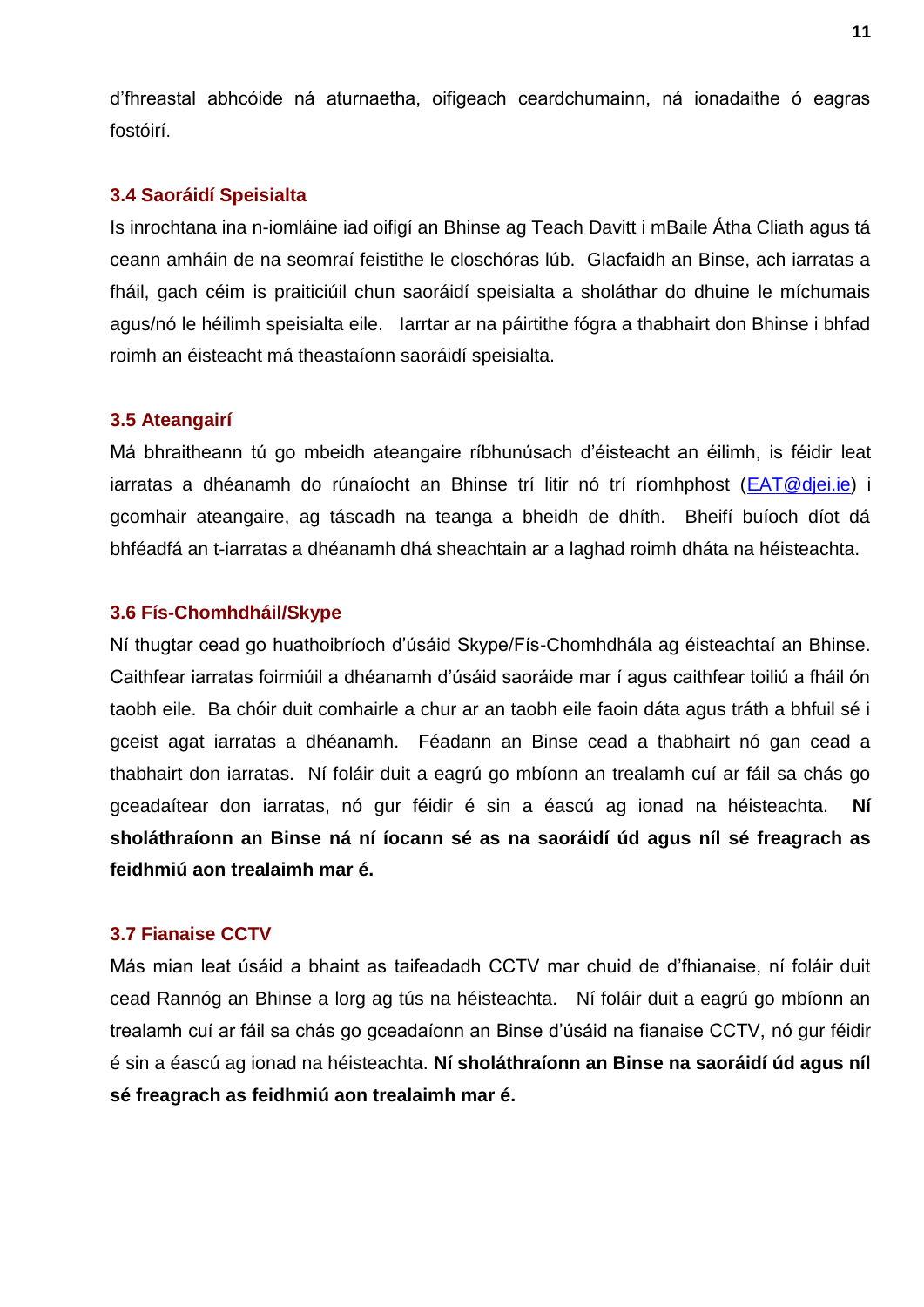# **3.8 Luathscríbhneoir**

Is féidir seirbhísí luatscríbhneoirí a úsáid ag éisteachtaí EAT. Ba cheart don pháirtí a bhaineann leas as luathscríbhneoir a chur in iúl don Bhinse lá na héisteachta go bhfuil siad chun leas a bhaint as luathscríbhneoir.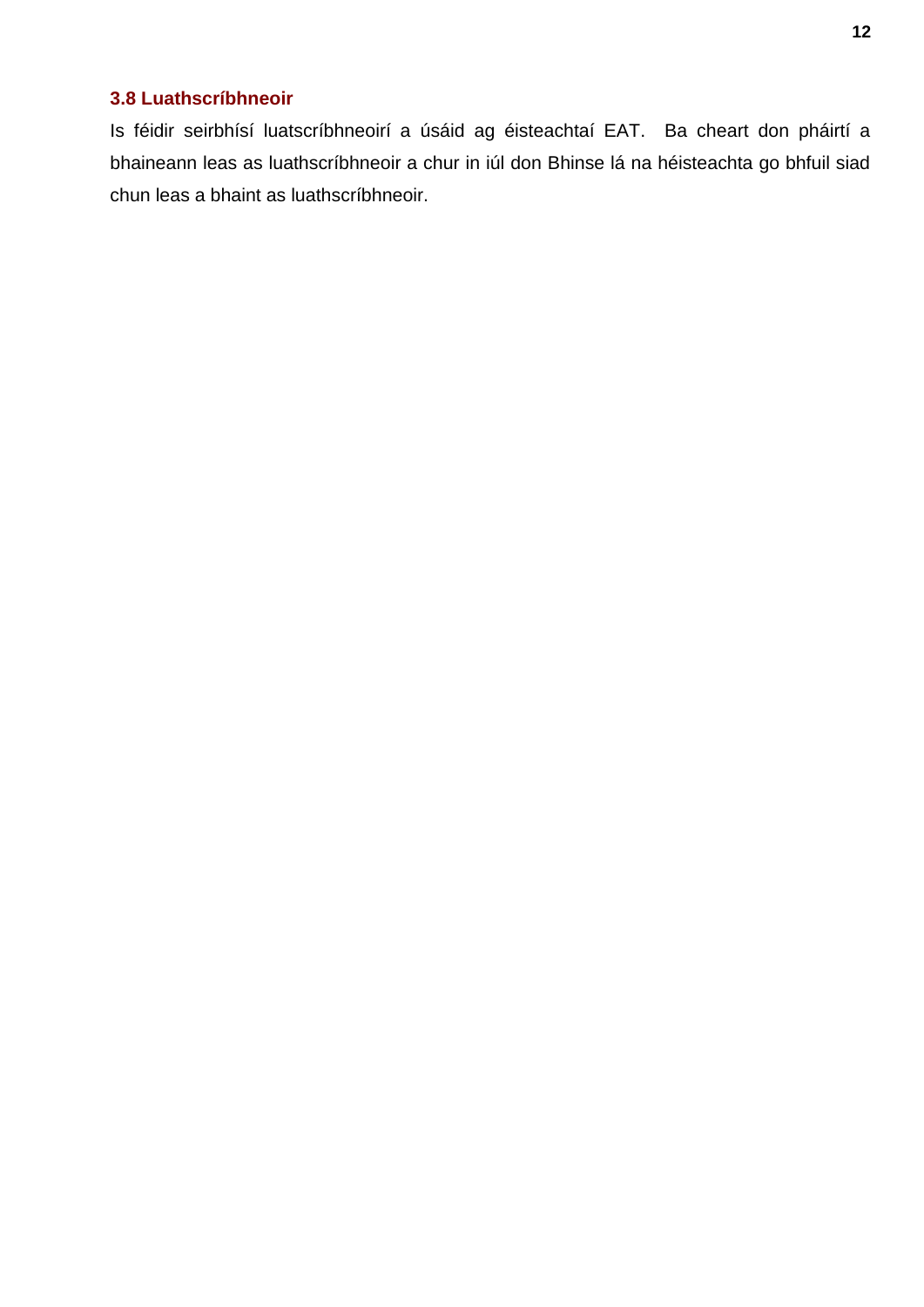### **4.1 Cosaint Sonraí**

Coinníonn An Binse Achomhairc Fostaíochta na sonraí i leith gach iarratas a fhaightear. Is ionann cosaint sonraí agus cosaint chearta príobháideachais daoine aonair i ndáil le próiseáil sonraí pearsanta. Tugtar cearta do dhaoine aonair chomh maith le freagrachtaí do na daoine úd a phróiseálann sonraí pearsanta faoi na hAchtanna um Chosaint Sonraí 1988 agus 2003. Ní bhaineann sonraí pearsanta, arna gclúdach faoi na hAchtanna um Chosaint Sonraí, ach amháin leis an eolas ar dhaoine aonair agus ar thrádálaithe aonair.

#### **4.2 An tSaoráil Faisnéise**

Táthar tar éis an tAcht um Shaoráil Faisnéise 2014, a shínigh an tUachtarán Dé Máirt, 14 Deireadh Fómhair 2014, a shíneadh chun gach comhlacht poiblí a chlúdach lena n-áirítear an Binse Achomhairc Fostaíochta. Sloinntear in Alt 1(3)(b) den Acht go dtiocfaidh sé i bhfeidhm *'i ndáil le haon chomhlacht nó le duine eile, nach raibh ina chomhlacht poiblí go díreach roimh an achtachán de réir bhrí Acht na bliana 1997, ach ar comhlacht poiblí é de réir bhrí an Achta seo, 6 mhí ón achtachán nó ar lá éigin níos déanaí, nach déanaí ná 12 mí ón achtachán, agus a fhéadann an tAire a cheapadh trí ordú.'* Níor clúdaíodh an Binse Achomhairc Fostaíochta faoin Acht sa bhliain 1997; is amhlaidh dá réir a fheidhmítear an tAcht um Shaoráil Faisnéise 2014 don Bhinse ó 14 Aibreán 2015. Is féidir aon iarratas faoin reachtaíocht um Shaoráil Faisnéise a dhéanamh ó 14 Aibreán 2015 i scríbhinn nó trí ríomhphost go díreach chuig an mBinse.

## **4.3 Cartlannú Comhad**

Is comhlacht sceidealaithe é an Binse Achomhairc Fostaíochta faoin Acht um Chartlann Náisiúnta 1986. Is amhlaidh go ginearálta a chaithfear taifid, ar sine ná 30 bliain iad agus i seilbh na gcomhlachtaí sceidealaithe, a aistriú chuig an gCartlann Náisiúnta agus a chur ar fáil lena n-imscrúdú ag an bpobal. Tar éis imscrúdú ag oifigigh na Cartlainne Náisiúnta an 6 Aibreán 2011 is amhlaidh a thug an Chartlann Náisiúnta údarú, de bhun alt 7(3) den Acht um Chartlann Náisiúnta 1986, nach fiú na taifid dá dtagraítear sa deimhniú (.i. achomhairc faoin reachtaíocht ábhartha) a chaomhnú sna Cartlanna Náisiúnta agus thug údarú dá ndiúscairt i gcomhréir le halt 7(5) den Acht. D'ordaigh cathaoirleach an Bhinse Achomhairc Fostaíochta gur féidir comhaid cháis a críochnaíodh 12 bliain déag ó shin nó ní ba luaithe a scriosadh go bliantúil. Bhí an Binse ag diúscairt comhad sa bhliain 2015 a tugadh chun críche roimh an mbliain 2003 agus lena linn.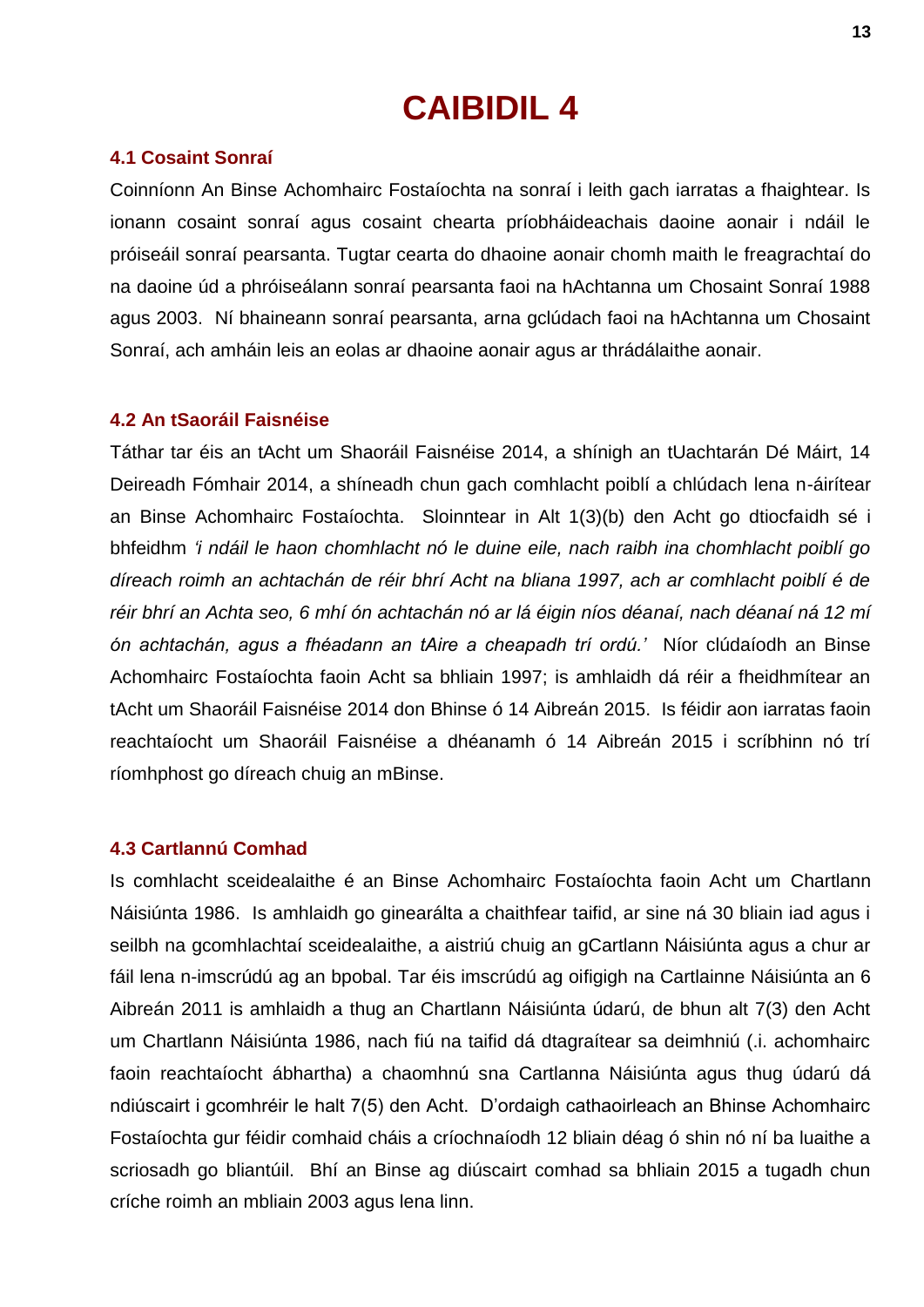# **4.4 Eolas Ginearálta um Chearta Fostaíochta**

Déan teagmháil i gcomhair eolais ghinearálta maidir le cearta fostaíochta leis **An tAonad Eolais agus Seirbhíse do Chustaiméirí,** An Coimisiún um Chaidreamh Oibreachais, Bóthar Uí Bhriain, Ceatharlach, R93 W7W2: Fón: 059 9178990; Lóghlao 1890808090 *(Tugtar faoi deara go bhféadann na rátaí a ngearrtar d'úsáid uimhreacha 1890 (lóghlao) bheith éagsúil ó sholáthraí amháin go chéile)* nó Facs 0599178909.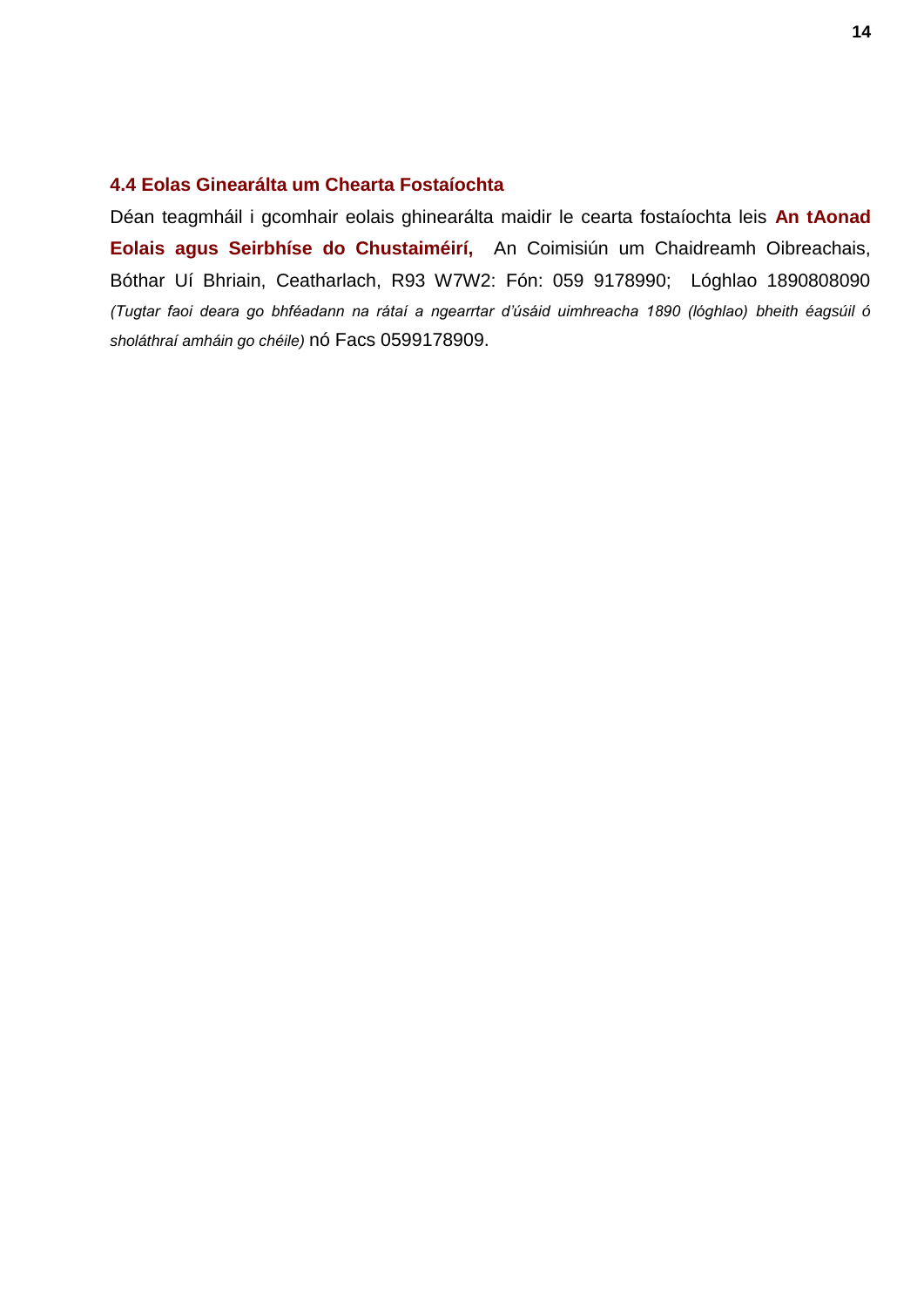# *Reachtaíocht Forfheidhmiúcháin agus Teorainneacha Ama*

| <b>An tAcht</b>                                                             | Teorainn Ama do thaisceadh éilimh                                            | Foirm éilimh     |
|-----------------------------------------------------------------------------|------------------------------------------------------------------------------|------------------|
| Na hAchtanna um Dhífhostú<br>Eagórach                                       | éis<br>Tar<br>don<br>6<br>teorainn<br>ama<br>seachtaine bheith imithe in éag | T <sub>1</sub> D |
| Na hAchtanna um Théarmaí<br>Fostaíochta (Faisnéis)                          | éis<br>Tar<br>don<br>6<br>teorainn<br>ama<br>seachtaine bheith imithe in éag | T <sub>1</sub> D |
| Chosaint<br>tAcht<br>An<br>um<br>Daoine Óga (Fostaíocht)                    | éis<br>don<br>teorainn<br>Tar<br>6<br>ama<br>seachtaine bheith imithe in éag | T <sub>1</sub> D |
| Chosaint<br>tAcht<br>An<br>um<br>Daoine a Thuairiscíonn Mí-<br>Úsáid Leanaí | éis<br>don<br>Tar<br>teorainn<br>6<br>ama<br>seachtaine bheith imithe in éag | T <sub>1</sub> D |
| Rialacháin na gComhphobal<br>(Cosaint<br>Eorpach<br>Fostaíochta)            | éis<br>6<br>don<br>teorainn<br>Tar<br>ama<br>seachtaine bheith imithe in éag | T <sub>1</sub> D |
| Na nAchtanna Iomaíochta                                                     | éis<br>don<br>teorainn<br>Tar<br>6<br>ama<br>seachtaine bheith imithe in éag | T <sub>1</sub> D |
| Na hAchtanna um Chosaint<br>Tomhaltóirí                                     | éis<br>don<br>Tar<br>teorainn<br>6<br>ama<br>seachtaine bheith imithe in éag | T <sub>1</sub> D |
| Na hAchtanna Ceimiceán                                                      | éis<br>Tar<br>don<br>teorainn<br>6<br>ama<br>seachtaine bheith imithe in éag | T <sub>1</sub> D |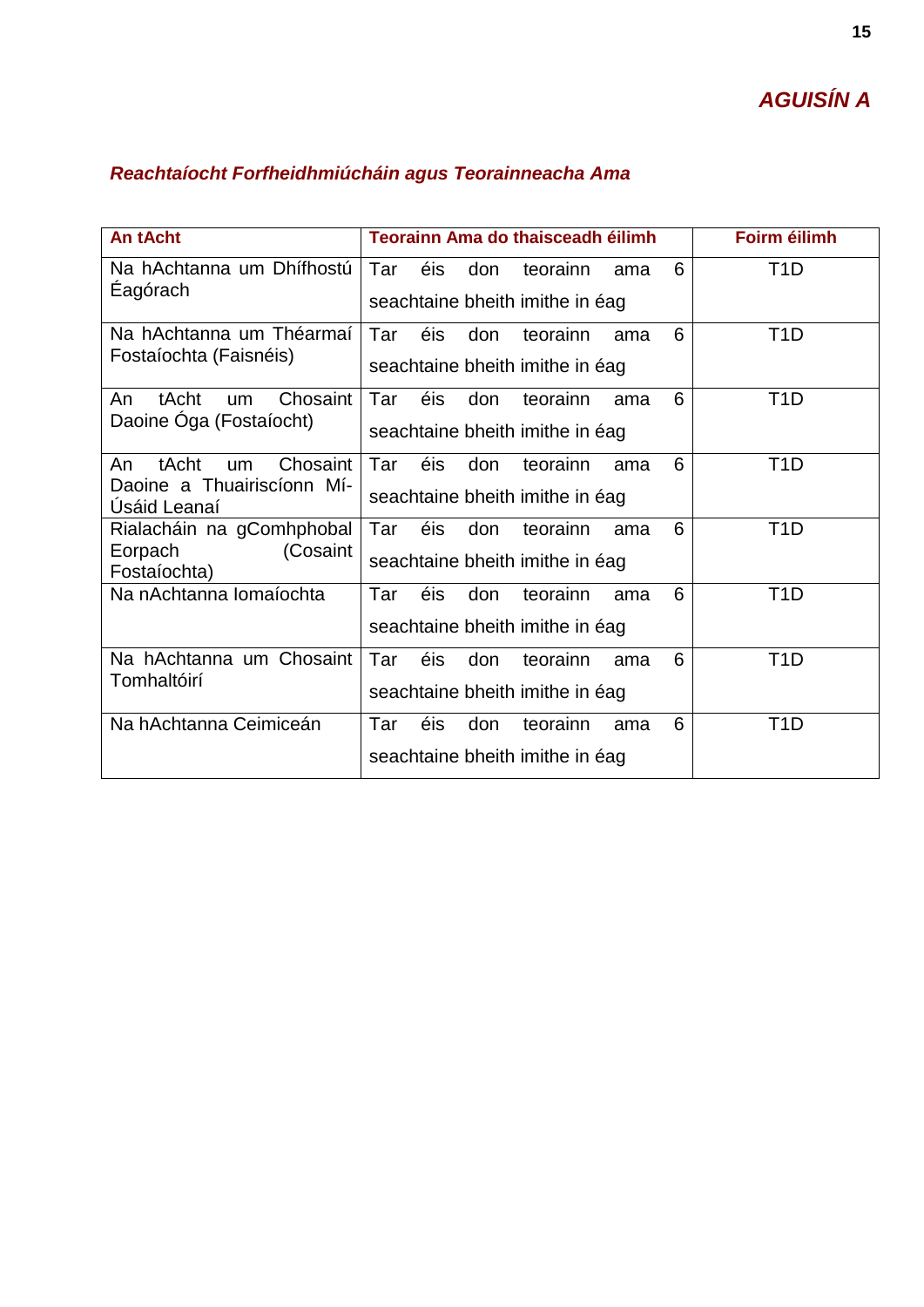# *AGUISÍN B*

**16**

| <b>Éilitheoir</b>       | an té nó an chuideachta a thugann an cás.                              |
|-------------------------|------------------------------------------------------------------------|
| <b>Cosantóir</b>        | an té nó an chuideachta a dtugtar an cás ina gcoinne.                  |
| <b>Achomharcóir</b>     | an té nó an chuideachta a thugann achomharc i gcoinne cinnidh.         |
| Rannóg                  | feidhmíonn an Binse ina rannóga, le cathaoirleach nó leas-             |
|                         | chathaoirleach agus beirt chomhaltaí eile ar gach aon cheann acu,      |
|                         | comhaltaí amháin ó thaobh fostóirí an phainéil agus comhalta           |
|                         | amháin ó thaobh na gceardchumann; bíonn gach cumhacht den              |
|                         | chathaoirleach ag leas-chathaoirleach den Bhinse, nuair a              |
|                         | fheidhmíonn siad mar chathaoirleach (ar iarratas an Aire nó an         |
|                         | chathaoirligh).                                                        |
| <b>Tarraingthe Siar</b> | ní féidir iarratas a tharraingt siar ach amháin ag an éilitheoir nó ag |
|                         | ionadaí an éilitheora.                                                 |
| <b>Socrú</b>            | comhaontú arna shroicheadh ag na páirtithe; is féidir leis sin tarlú   |
|                         | roimh an éisteacht nó ag tráth ar bith i rith na héisteachta; ní       |
|                         | eiseofar cinntiúchán sa chás seo.                                      |
| Cead chun athiontrála   | sa chás tar éis do na páirtithe teacht ar chomhaontú, go               |
|                         | dtarraingítear siar an t-éileamh nó an t-achomharc, agus tugann        |
|                         | rannóg teorainn ama dhocht chun an t-éileamh nó an t-achomharc         |
|                         | a athiontráil. Is féidir é sin a shíneadh ach iarratas a fháil.        |
| <b>Curtha de Láimh</b>  | cás ar a n-eisítear cinntiúchán, cásanna a tharraingítear siar roimh   |
|                         | éisteacht, a tharraingítear siar le linn éisteachta.                   |
| <b>lonadaíocht</b>      | féadann páirtí teacht os comhair an Bhinse gan ionadaíocht, nó le      |
|                         | hionadaíocht ó abhcóide nó ó aturnae, nó le hionadaí ó                 |
|                         | cheardchumann nó ó eagras fostóirí nó le cead an Bhinse ó dhuine       |
|                         | ar bith eile.                                                          |
| <b>Cinntiúchán</b>      | is ionann cinntiúchán agus cinneadh an Bhinse arna dtaifeadadh i       |
|                         | gcáipéis arna síniú ag an gcathaoirleach agus arna séalú le séala      |
|                         | an Bhinse.                                                             |
| <b>Clár</b>             | cuirtear cinntiúcháin an Bhinse i gclár, a bhíonn ar oscailt lena      |
|                         | imscrúdú ag duine ar bith gan mhuirear i rith gnáthuaireanta ag        |
|                         | oifigí rúnaíocht an Bhinse.                                            |

# *Gluais Téarmaí*

Níl an Ghluais seo de na téarmaí is coitianta as a mbaintear leas i ndáil leis na himeachtaí os comhair an Bhinse ina gluais uileghabhálach ná níl sí ceaptha bheith ina gluais iomlán. Is í an treoir don 'ghnáthdhuine' í i leith na dtéarmaí is coitianta úd, agus tá sí ceaptha chun cúnamh le tuiscint na téarmeolaíochta.